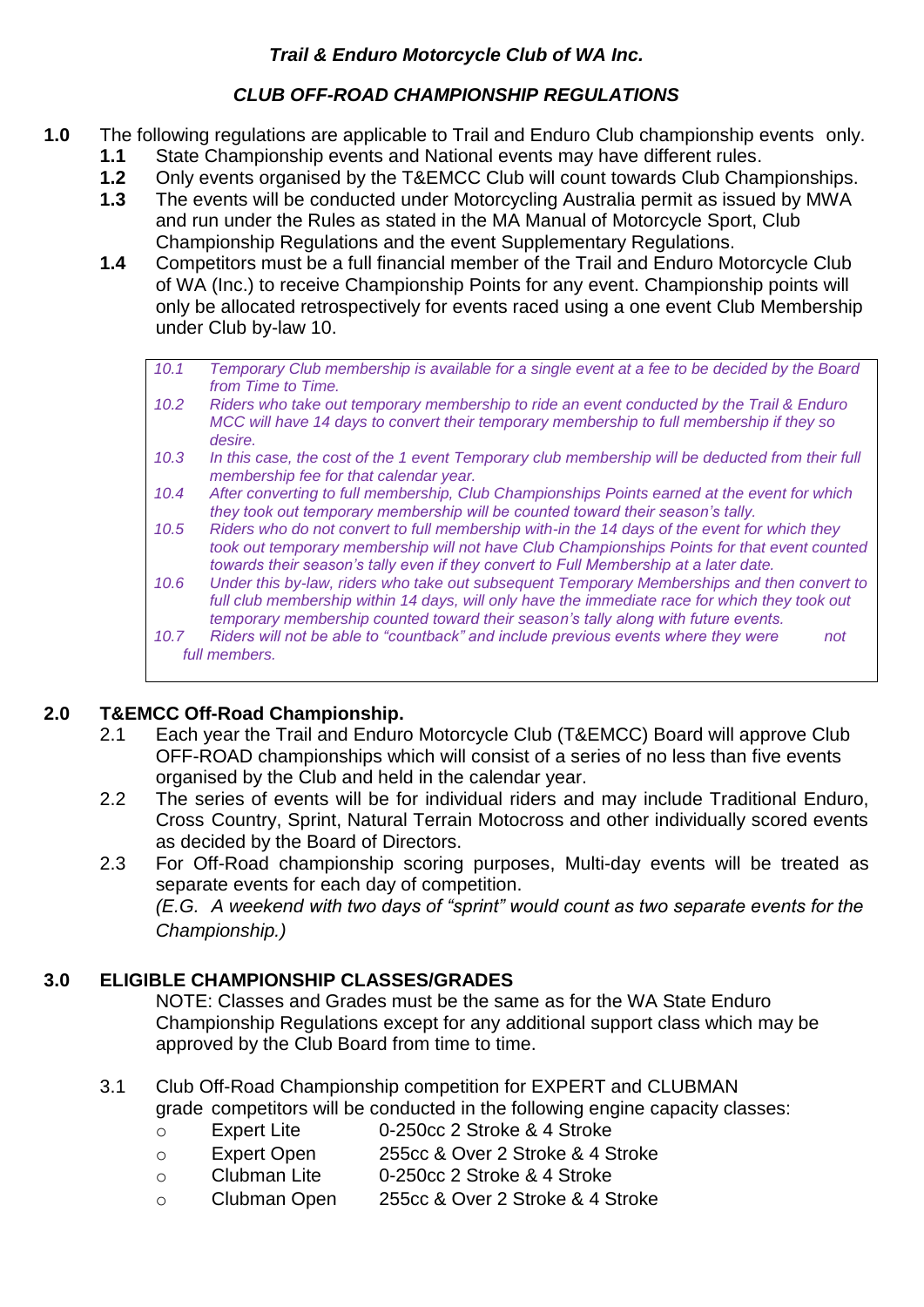- 3.2 Club Off-Road Championship competition for AGE and GENDER competitors will be conducted as follows.
	- o VETERAN All capacities
	- o MASTERS All capacities
	- o WOMEN All capacities
	- o FOSSILS All capacities

#### **4.0 ELIGIBILITY**

Veterans - 35 years to 44 years. Only riders who have turned 35 years of age before the first round of the competition series and are under 45 years of age may complete in this class.

Masters - 45 years and over. Only riders who have turned 45 years of age before the first round of the competition series may complete in this class.

Fossils - 55 years and over. Only riders who have turned 55 years of age before the first round of the competition series may complete in this class.

Veteran, Masters and Fossils may choose to compete in the Expert or Clubman class *instead* of their age class.

*(If Veterans, Masters or Fossils take the option of competing in expert or clubman they will not be scored in an age class)*

Riders who enter Masters and are over 55 years of age may choose to be scored in both Masters and Fossils classes.

Women may choose to compete in a capacity class and will be scored in both the Women's class and their capacity class.

#### **5.0 Individual Eligibility**

- 5.1 Individual competitors will not be eligible for awards unless a bona fide attempt is made to start in at least 50% of the rounds.
- 5.2 Result sheets are to indicate for ALL riders who start to enable eligibility to be established for riders who do not finish particular rounds.

#### **6.0 Club Off-Road Championship Awards**

- 6.1 Club Championship awards will be presented to first three place getters in the following classes:
	- Expert Lite
	- Expert Open

• Veteran

**Masters** 

- 
- Clubman Lite

• Clubman Open

- Women
- Fossils
- 6.2 The competitor in each class and grade accumulating the largest number of points at the conclusion of all complying rounds will be declared the winner of the Club Championship for that class and grade.

#### **7.0 Overall Club Off-Road Champion**

Overall club Off-road champion shall be given to the full financial member who accrues highest total of outright Expert points in Club Off-Road events.

#### **8.0 Junior Club Off-Road Champion**

- 8.1 For members who have not attained their twentieth birthday before the first round of the competition.
- 8.2 Junior club off-road champion title shall be awarded to the full financial member who accrues highest total of class points in Club Off-Road events at the highest level.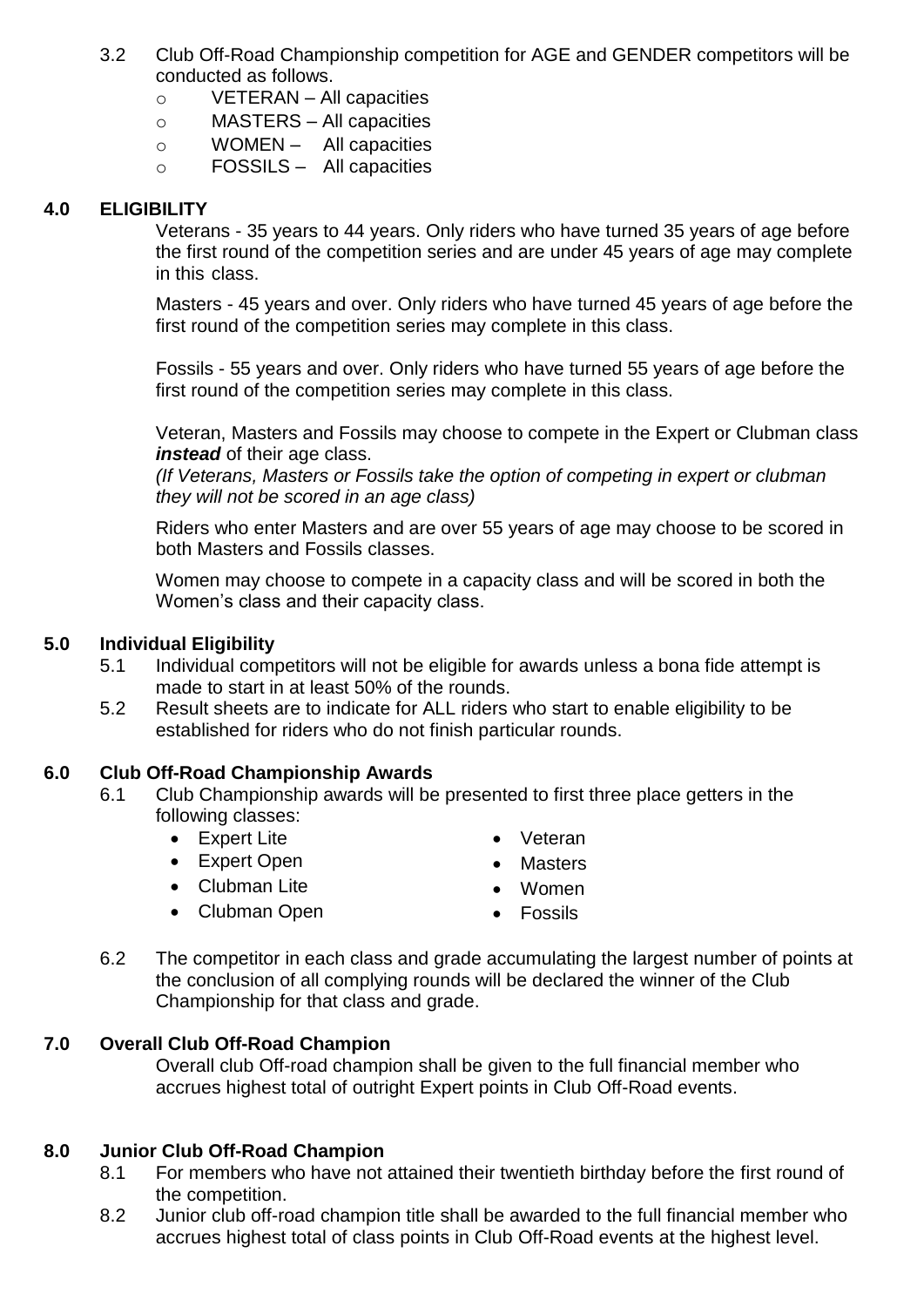### **9.0 MINIMUM NUMBERS OF RIDERS REQUIRED TO CONSTITUTE A CLASS**

### 9.1 **At a Round**

There is NO minimum number required to constitute a club championship class and eligible riders will score Class Club Championship Points.

### **9.2 Series**

There is NO minimum number required to constitute a club championship class and eligible riders will score Class Club Championship Points.

## **10.0 TROPHIES**

- 10.1 If there are insufficient starters at a round, generally less than five but subject to organiser's discretion, then the classes may be combined for the presentation of trophies.
- 10.2 Trophy awards will not affect the allocation of Club Championship Points as per 9.1 and 9.2.

### **11.0 Point Score System**

- 11.1 Points for all events will be allocated as per the Manual of Motorcycle Sport for Enduro and Reliability Trials.
- 11.2 Multi-day competition will be scored as separate rounds for each day of competition for championship scoring purposes.
- 11.3 Final results for Club Championship awards will be calculated using points scored at all rounds which comply with these rules.
- 11.4 **MX events** will be scored for heat / race based on each race finishing order.
	- 11.4.1 The event will consist of a number of heats.
	- 11.4.2 At the conclusion of the event, the scores for each heat will be added.
	- 11.4.3 The competitor with the highest score will be declared the winner of the event.
	- 11.4.4 To receive points for the event rider must complete a minimum of 50% of eligible heats.
	- 11.4.5 If a tie on points occurs for any position in an event the tying competitor who has the higher finishing position in the final heat of the event where all tied competitors competed will be awarded the position.
- 11.5 **Cross-country events** will be scored for each race based on finishing order.
	- 11.5.1 Riders completing less than 50% of the distance /time of the winner of their class will be classified as Did Not Finish (DNF).
	- 11.5.2 To receive points for the event rider must complete a minimum of 50% of eligible heats.
	- 11.5.3 If a tie on points occurs for any position in an event the tying competitor who has the higher finishing position in the final heat of the event where all tied competitors competed will be awarded the position.
- 11.6 **Enduro sprint events** will consist of a number of heats of a short course. Each heat is set along the lines of an Enduro Special Test.

| 11.6.1 | Points will be allocated for each heat based on the elapsed times. |
|--------|--------------------------------------------------------------------|
| 11.6.2 | The rider in each class with the least total elapsed time will be  |
|        | declared the winner of the class.                                  |
| 11.6.3 | To be considered a finisher, riders must start all heats and       |
|        | complete at least 66% of the heats.                                |
| 11.6.4 | A rider who starts but does not complete a heat will be awarded    |
|        | the slowest time of the heat in their class PLUS 50% of the        |
|        | slowest time in their class.                                       |